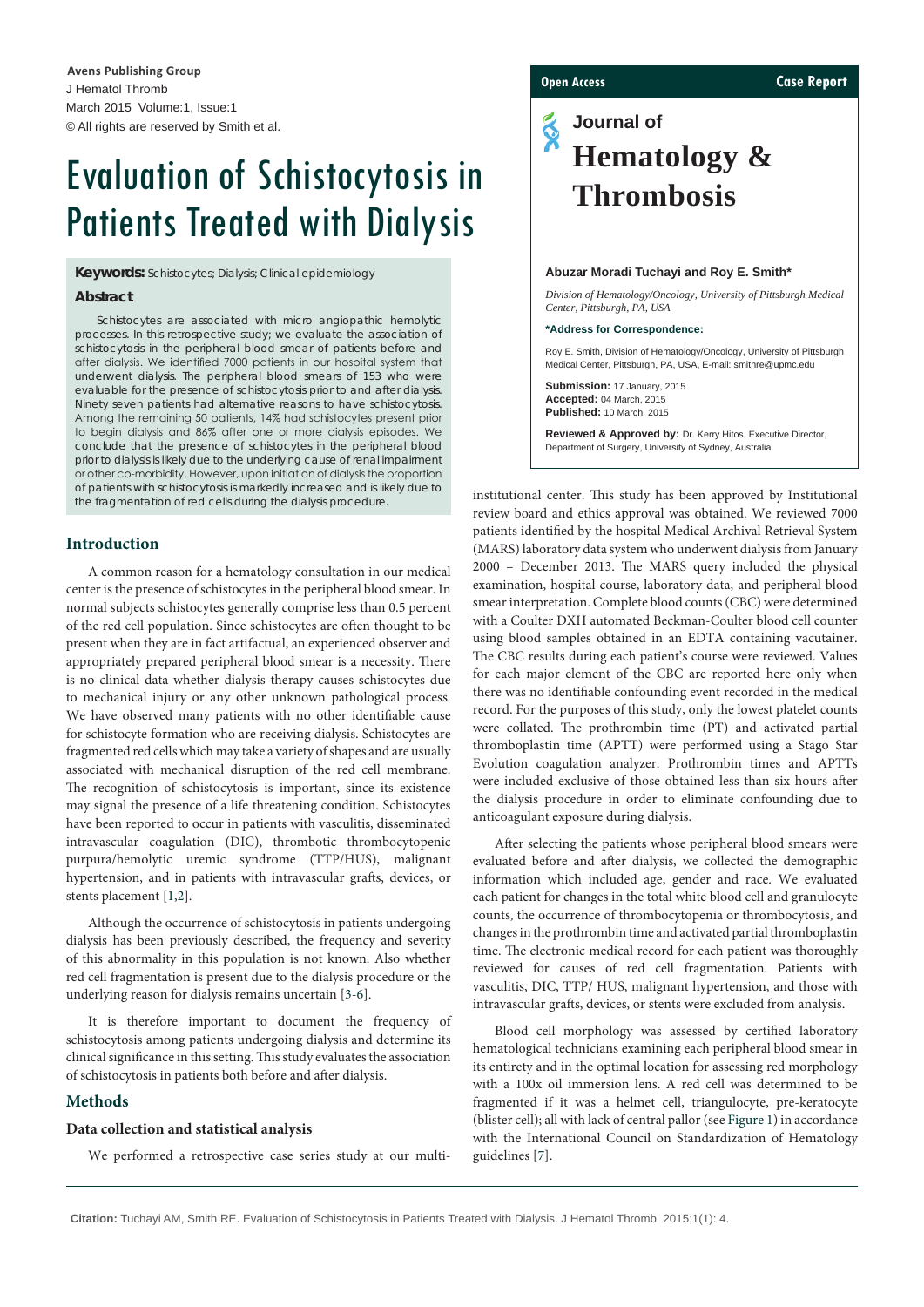#### ISSN: 2380-6842

<span id="page-1-0"></span>

Red cells with questionable morphology were routinely examined by a laboratory supervisor and appropriately categorized. If there were further concerns regarding the interpretation of abnormal red cell morphology, the peripheral blood smear was reflexively reviewed by an attending hematopathologist. All peripheral blood smears of patients seen in consultation by the hematology consult service for our institution were reviewed by a hematology attending physician. The number of fragmented red cells were reported as a proportion of each one hundred red cells assessed and designated as being occasional (< 1 fragmented red cell ), 1+ (1-3 fragmented red cells), 2+ (3-6 fragmented red cells), 3+ (6-12 fragmented red cells ), and 4+ ( >12 fragmented red cells ) according to American Society of Clinical Pathology guidelines [[8](#page-3-4)].

All data were entered into Microsoft excel worksheet and statistical analysis performed using SPSS Version 22. The mean, minimum and maximum range was used to describe non parametric continuous variables such as age. All other values are expressed as percentages. McNemar test was used to assess relationships between groups. Two-sided P-value < 0.05 was designated as significant. Relative risk of schistocytosis was calculated.

#### **Results**

One hundred fifty three patients were evaluated for the presence of schistocytes in their peripheral blood smear. Mean age was 60 (23-89). Seventy six patients (49%) were males. Seventy seven patients (51%) were females. Sixty nine patients (45%) were African American. Eighty four patients (55%) were Caucasian. One hundred forty seven patients (96%) underwent hemodialysis. Five patients (3%) underwent peritoneal dialysis. One patient (0.6%) underwent hemodialysis and peritoneal dialysis.

The absolute granulocyte count (AGC) was normal in one hundred eleven patients (72.5%). Of those patients who had the AGC fall outside of the normal range, forty patients (95%) had an increased AGC and two patients (5%) had a decreased AGC. Eleven patients (72%) had thrombocytosis, 55 patients (35.9%) had thrombocytopenia, and 87 patients (56.9%) had normal platelet counts.

Twenty seven patients (21.3%) had a prolonged APTT. Twenty three patients (18.1%) had a prolonged PT, and twenty six patients (17%) had both tests prolonged. No patient had either the APTT or PT less than the normal range for this institution. During the course of their dialysis twenty two patients had an episode of superficial or deep vein thrombosis. All were related to either line placement or shunt maintenance.

No patient had evidence of venous embolization. No patient had vasculitis, TTP, malignant hypertension, intravascular grafts, or evidence of obstructions within the extracorporeal circuit, kinking of blood tubing, excessive flow, improper cannula, or catheter dimensions. One patient (0.65%) was diagnosed as having hemolytic uremic syndrome. Twenty six patients (17%) had evidence of DIC. Seven patients (4.5%) had arterial line placement. Thirty five patients (23%) had indwelling catheters inserted. Forty seven patients (31%) were using eithertacrolimus or cyclosporine.

After excluding patients with definite reasons for developing schistocytosis, we found fifty patients who developed schistocytosis without an alternative pathological mechanism. Twenty seven patients (54%) developed Schistocytosis on the same day and after undergoing dialysis. Twenty eight patients (56%) had AV fistula while twenty two patients (44%) had dialysis catheter. No patient had blood transfusion.

The distribution of schistocytosis in patients before and after dialysis is shown in [Figure 2.](#page-2-1)

The relative risk of schistocytosis was (RR= 6.143, CI 3.063- 12.321; P<0.0001). Only 14% (seven) patients presented with schistocytes in the peripheral blood prior to dialysis: however, the occurrence of schistocytosis increased precipitously after dialysis was performed (86%: 43 patients). No patient had prior to or after dialysis an ASCP schistocytosis score greater than (1+). The difference in the proportion of patients with schistocytosis pre and post dialysis was highly significant. No patient developed further evidence of thrombotic microangiopathy during the course of dialysis and illness.

#### **Discussion**

The presence of schistocytosis in patients with renal impairment or those receiving renal replacement therapy is often a dilemma for the consulting clinician. These patients are frequently complex with competing morbidities and multiple medications being administered.

In this series of patients, we excluded the more common designated causes of schistocytosis and queried our laboratory database to be certain that these mechanisms of schistocytosis did not apply. In most instances the presence of DIC and TTP- HUS were excluded simply by the course of the patient's illness.

Although all of these patients had renal impairment requiring dialysis, none had convincing evidence for the presence of a systemic thrombotic predisposition as typically seen in patients with TTP and some patients with HUS. Although mild thrombocytopenia was present in a small number of patients, it was often transient and did not worsen over time.

Most previously published studies only determined helmet cells to be schistocytes. In this study we considered all the different

J Hematol Thromb 1(1): 4 (2015) Page - 02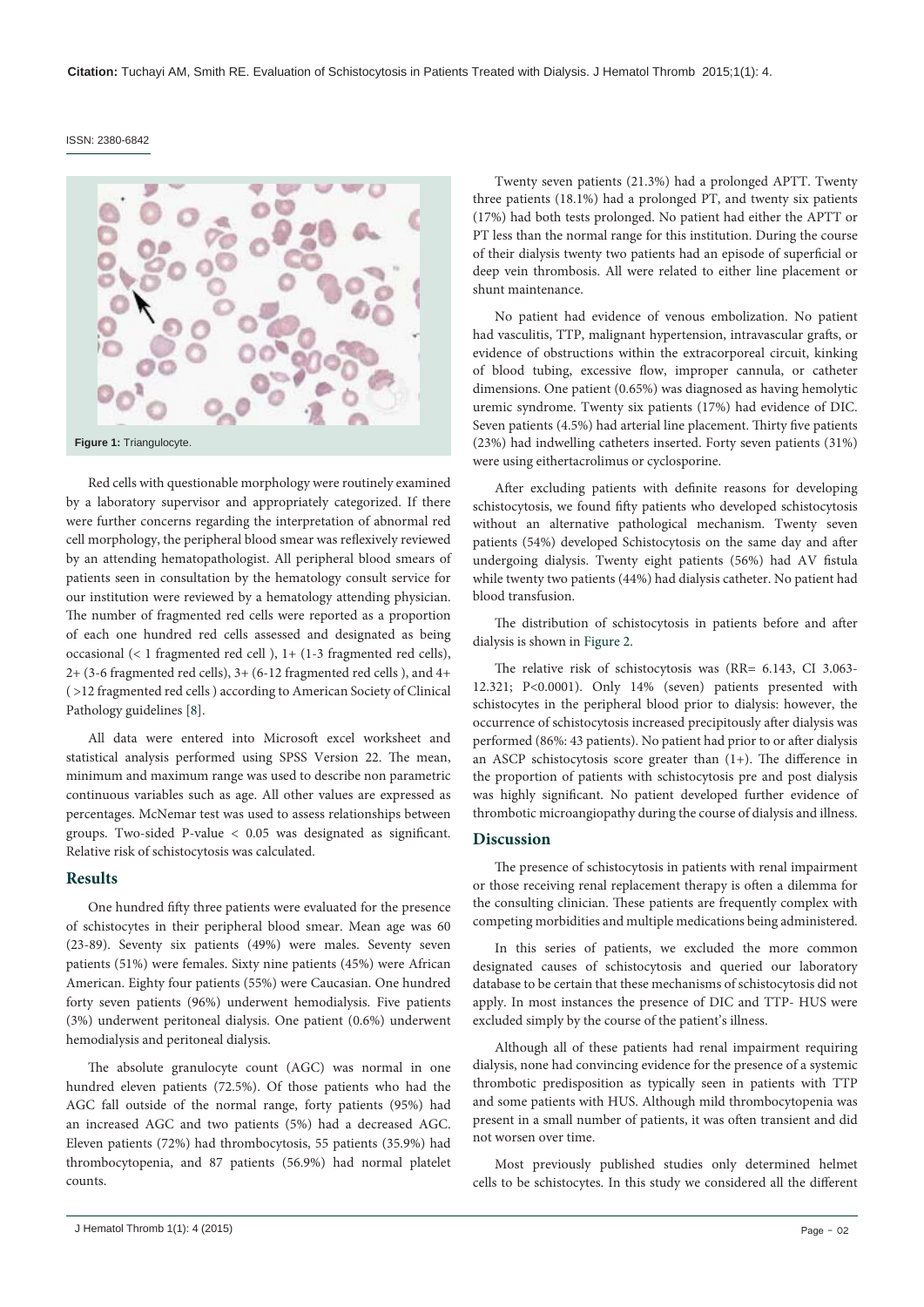**Citation:** Tuchayi AM, Smith RE. Evaluation of Schistocytosis in Patients Treated with Dialysis. J Hematol Thromb 2015;1(1): 4.

ISSN: 2380-6842

<span id="page-2-1"></span>

shapes of the schistocytes including helmet cell, triangulocytes, prekeratocytes (blister cells) and keratocytes (horncells).

After excluding the patients who had definite alternative reasons for schistocytosis, we found only 14% of patients had schistocytes detected in their peripheral blood smear prior to dialysis, and that the proportion of patients with detectable schistocytes increased markedly (86%) after dialysis. Based upon extensive reviews of each patient's prolonged medical course, we were unable to identify alternative explanations for the presence of red cell fragmentation in this cohort of patients.

Significantly, those patients who developed schistocytosis after dialysis did so on the day the procedure was performed. The absence of obvious other causes of schistocytosis prior to dialysis strongly indicates that this baseline hematological abnormality is likely related to the patient's underlying renal impairment or some other unidentified co-morbidity. The temporal relationship between dialysis and the occurrence of schistocytes among this same population of patients indicates that their presence is related to an extra corporeal disruption of red cell membranes during the procedure.

Extracorporeal damage to red cells and subsequent mechanical hemolysis is an unavoidable side effect of hemodialysis. Acute hemolysis can also occur, mostly due to mechanical issues (e.g., obstructions within the extracorporeal circuit, kinking of blood tubing, excessive flow, improper cannula or catheter dimensions) [9], but also due to the administration of hypotonic or hypertonic dialysate solutions. These mechanisms do not appear to contribute to the schistocytosis seen in our patients.

This is the first detailed description of schistocytosis in patients before and after dialysis and in the absence of any other identifiable cause. The severity of the schistocytosis is mild and might be easily overlooked by the inexperience observer. On the other hand, in our experience the report of the presence of schistocytes in the peripheral blood smear of these patients often result in an unnecessary hematology consultation. We demonstrate that schistocytosis of mild severity is present in a relatively small proportion of patients with renal failure and that the large majority of patients undergoing dialysis develop schistocytosis as a result of the procedure. Therefore patients with greater than (1+) schistocytosis who undergo dialysis should be evaluated for other comorbidities. On the other hand, the post dialysis occurrence of schistocytosis of 1+ or less severity is likely related to the procedure. The presence of this abnormality, in this setting, does not necessarily indicate the presence of comorbidity with dire consequences.

This study has several strengths and weaknesses. Among the strengths are the large number of patients with peripheral blood smears assessed for the presence of red cell morphological abnormalities over many years by competent individuals applying standardized methods and criterion which reduced the play of selection bias. Another strength is the exclusion of co-morbidities or drug-effects. Weaknesses include the retrospective design, the initial selection and exclusion of patients which was based upon data derived from the electronic medical record, and the number of patients which had to be excluded from this assessment due to lack of complete data availability.

This study demonstrates that 1+ schistocytosis, as designated by the American College of Pathology criteria, is commonly seen in patients undergoing dialysis for renal impairment. The presence of greater than 1+ schistocytosis may indicate to the clinician that alternative diagnostic possibilities are present. We plan to use these findings to design a prospective study of the occurrence and severity of red cell morphological abnormalities among patients receiving dialysis according to the duration of treatment, types of dialysis equipment used, and flow rates.

#### **References**

<span id="page-2-0"></span>1. Rosse W, Bunn HF (1994) Hemolytic anemias. In: Harrison's Principles of